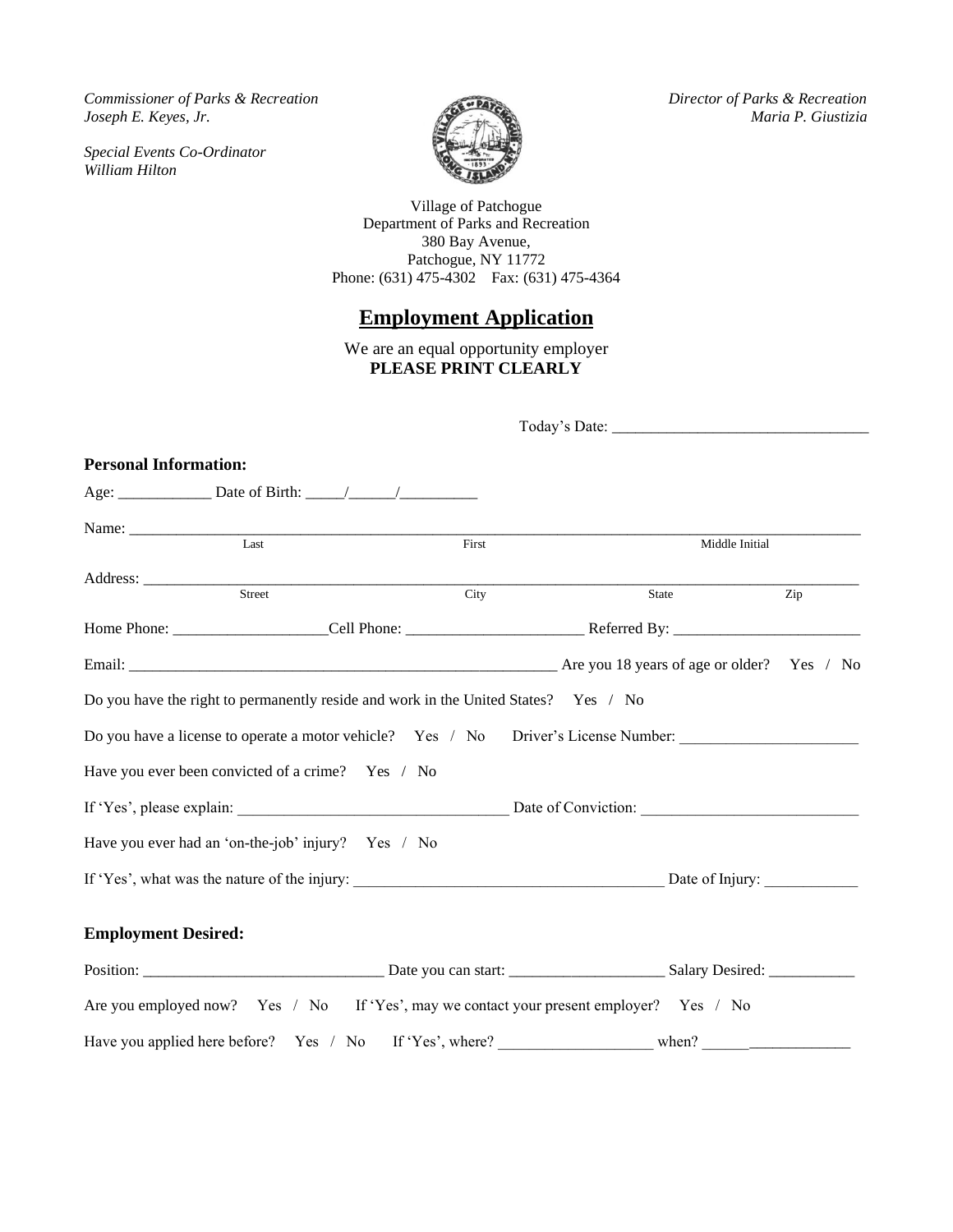## **Education:**

|                                        | <b>Name/Location</b> | <b>Circle Last Year</b><br>Completed | Did you graduate? | <b>Degree Acquired</b> |
|----------------------------------------|----------------------|--------------------------------------|-------------------|------------------------|
| <b>Grammar Schools</b>                 |                      |                                      | Yes / No          |                        |
| <b>High School</b>                     |                      | $1 \t2 \t3 \t4$                      | Yes / No          |                        |
| College                                |                      | $1 \t2 \t3 \t4$                      | Yes / No          |                        |
| <b>Trade/Business</b><br><b>School</b> |                      | $1 \t2 \t3 \t4$                      | Yes / No          |                        |

## **General:**

Subject of Special Study or Research Work: \_\_\_\_\_\_\_\_\_\_\_\_\_\_\_\_\_\_\_\_\_\_\_\_\_\_\_\_\_\_\_\_\_\_\_\_\_\_\_\_\_\_\_\_\_\_\_\_\_\_\_\_\_\_\_\_\_\_\_\_\_\_\_\_

Job Related Skills (typing, driver's license, etc.): \_\_\_\_\_\_\_\_\_\_\_\_\_\_\_\_\_\_\_\_\_\_\_\_\_\_\_\_\_\_\_\_\_\_\_\_\_\_\_\_\_\_\_\_\_\_\_\_\_\_\_\_\_\_\_\_\_\_\_\_\_

Activities other than Religious (civic, athletic, etc.): \_\_\_\_\_\_\_\_\_\_\_\_\_\_\_\_\_\_\_\_\_\_\_\_\_\_\_\_\_\_\_\_\_\_\_\_\_\_\_\_\_\_\_\_\_\_\_\_\_\_\_\_\_\_\_\_\_\_

(Exclude organizations, the name or character of which indicates the race, sex, color, or national origin of its members)

Any Known Allergies? \_\_\_\_\_\_\_\_\_\_\_\_\_\_\_\_\_\_\_\_\_\_\_\_\_\_\_\_\_\_\_\_\_\_\_\_\_\_\_\_\_\_\_\_\_\_\_\_\_\_\_\_\_\_\_\_\_\_\_\_\_\_\_\_\_\_\_\_\_\_\_\_\_\_\_\_\_\_\_\_\_

#### **Former Employers** *(List your last four employers, starting with the last one first)*

| Date – Month $\&$<br>Year | Name & Address of Employer | <b>Salary</b><br><b>Upon Leaving</b> | <b>Position</b> | <b>Reason for Leaving</b> |
|---------------------------|----------------------------|--------------------------------------|-----------------|---------------------------|
| From:<br>To:              |                            |                                      |                 |                           |
| From:<br>To:              |                            |                                      |                 |                           |
| From:<br>To:              |                            |                                      |                 |                           |
| From:<br>To:              |                            |                                      |                 |                           |

**References** *(List three persons not related to you whom you have known at least one year)*

| <b>Name</b> | <b>Address</b> | <b>Phone Number</b> | <b>Years Acquainted</b> |
|-------------|----------------|---------------------|-------------------------|
|             |                |                     |                         |
|             |                |                     |                         |
|             |                |                     |                         |
|             |                |                     |                         |
|             |                |                     |                         |
|             |                |                     |                         |